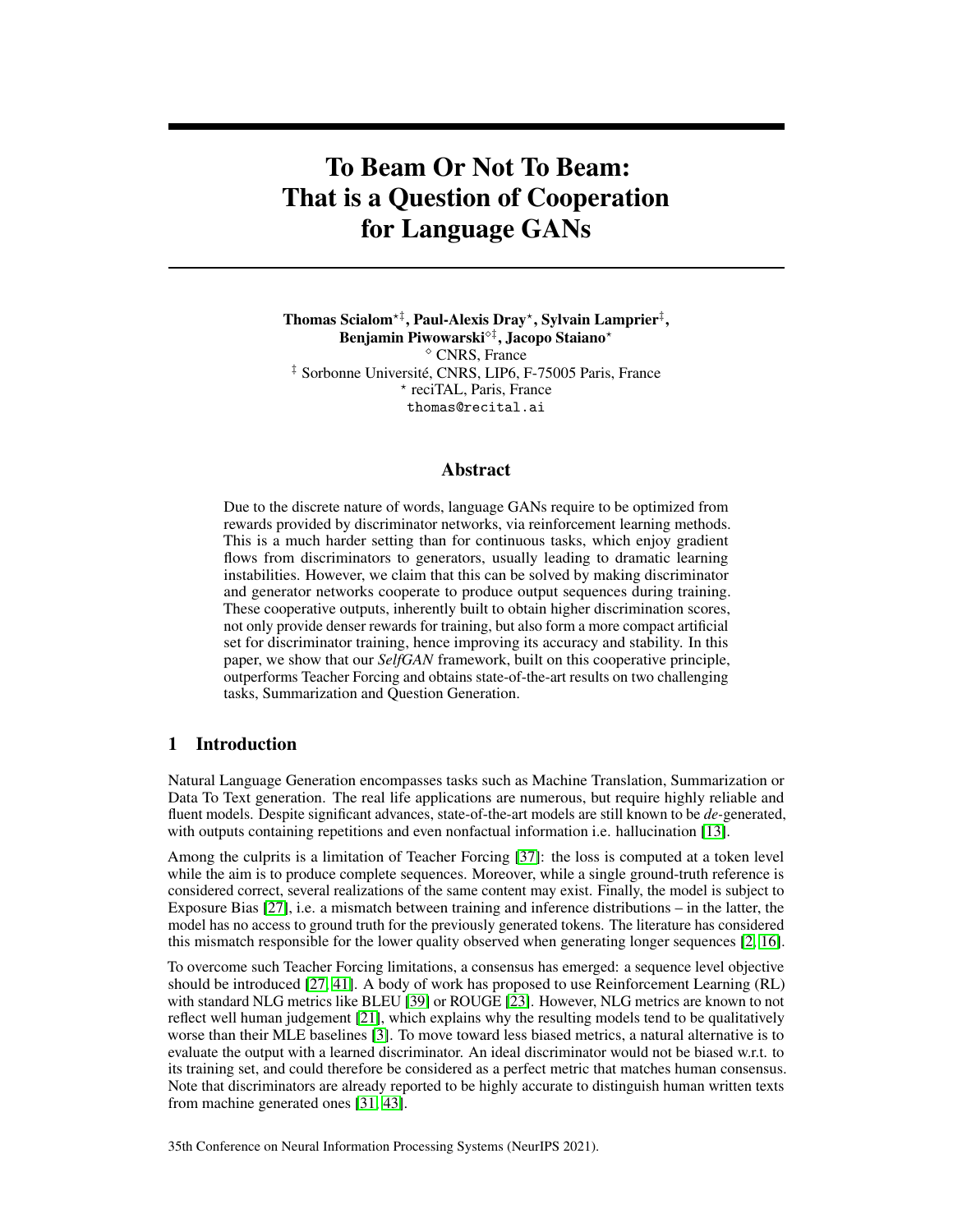In light of this observation, two concurrent approaches have been explored: i) at training time, using *Generative Adversarial Networks* [\[42\]](#page-12-2); and ii) at inference time, via cooperative decoding [\[11\]](#page-10-4): a discriminator guides the search algorithm, such that *the generator and the discriminator cooperate* to select the generated tokens. These approaches pursue the same objective: producing texts more similar to what a human writes.

Both methodologies suffer from specific limitations. Cooperative decoding algorithms rely on a discriminator that re-ranks a *limited* set of candidates selected by the generator.[1](#page-1-0) Hence, cooperative decoding algorithms are limited by the generator ability to rank relevant tokens in a good enough position. On the other hand, language GANs are learned via reinforcement learning due to the discrete nature of text. This makes them particularly unstable to train, and usually fall short compared to Teacher Forcing [\[3\]](#page-10-3). In standard Language GANs, the discriminator provides a reward for the entire sequence, which can be difficult to exploit by the generator due to its sparsity [\[6\]](#page-10-5).

In this paper, we propose *SelfGAN*, a framework to learn language GANs in a *Self*-training process where the signal from the discriminator is passed to the generator in a completely new way. We consider cooperative algorithms as a way to infuse the discriminator signal. We start from a simple observation: outputs obtained via cooperative decoding are more human-like, compared to their generator-only counterparts. Inspired by recent knowledge distillation approaches, we propose to consider *cooperative outputs* as targets in a Teacher Forcing training process: cooperative decoding stands as a teacher we attempt to imitate through the generator network. Just like a standard GAN, both the generator and the discriminator are trained at each step. While the generator improves, it becomes adversarial to the discriminator, which benefits from the cooperative generation. The discriminator, now trained on improved sequences, also contributes to improve the cooperative generation, and so forth. Note that in *SelfGAN*s the discriminator is only used to drive the cooperative generation and never to provide a reward signal like in standard Language GANs.

*SelfGAN* can be implemented with any cooperative decoding algorithm. Current cooperative approaches [\[7,](#page-10-6) [31\]](#page-11-4) rely on "myopic" algorithms like Beam Search or Sampling that generate the tokens left-to-right. The model has to always predict the next word, and can never look back and revise past choices. In some cases, despite all the candidates being judged to likely not be human by the discriminator, the model is locked in a dead-end. This behavior is quite unnatural for humans – who often proofread their texts. We refer to this phenomenon as the *left-to-right curse*.

To address this *left-to-right curse*, we introduce *Coop-MCTS*, a new decoding algorithm based on Monte Carlo Tree Search (MCTS) [\[5,](#page-10-7) [14\]](#page-10-8). We compare *Coop-MCTS* to state-of-the-art cooperative decoding algorithms in two scenarios: i) inference time, as the decoding algorithm; and ii) during training, as the cooperative algorithm in *SelfGAN*. In both scenarios, we show that the respective resulting outputs are more likely to look like human texts and improve all the automatic metrics.

All in all, our contributions can be summarized as follows:

- 1. SelfGAN We propose a new training framework based on cooperative decoding, wherein the generated sequences are used as ground truth;
- 2. Coop-MCTS We improve cooperative decoding with a new decoding algorithm, *Coop-MCTS*, offering a solution to the left-to-right limitation of current search methods;
- 3. We show that combining *SelfGAN* and *Coop-MCTS* compare favorably to prior state-of-theart results on two challenging tasks, Summarization and Question Generation.

## 2 Related Work

Beyond Teacher Forcing To mitigate the limitations inherent to Teacher Forcing, various alternatives have been proposed. In Scheduled Sampling, Bengio et al. [\[2\]](#page-9-0) proposed to condition the generation not only on the ground truth tokens, but also the generated ones. Given that only one reference is available, this introduces a new mismatch when computing the loss, this time between the generated tokens used to condition the model, and the target tokens. To take into account multiple possible

<span id="page-1-0"></span><sup>&</sup>lt;sup>1</sup>Opposed to a generator that outputs probabilities for the entire vocabulary V at once, a discriminator outputs the likelihood for a specific sequence to be human-written or machine-generated. Calculating the discriminator probability for every possible sequence is therefore not realistic, as the computation grows exponentially at a pace of  $V^l$  where V is the vocabulary size and l the sequence length.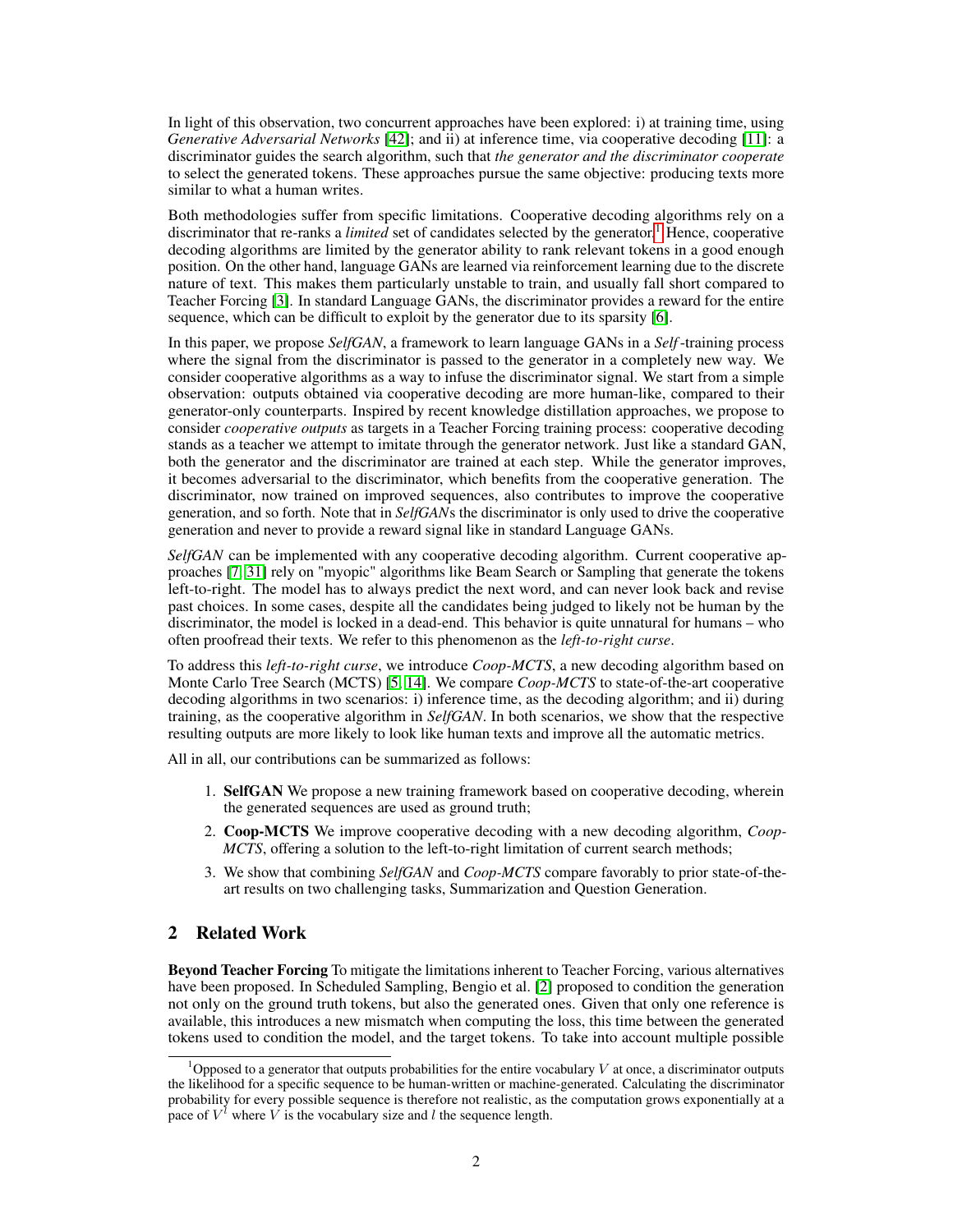references, using a sequence level metric is a potential alternative. In Mixer, Ranzato et al. [\[27\]](#page-11-1) chose BLEU, the standard metric to evaluate Machine Translation. Since it is not differentiable, the task is framed in a Reinforcement Learning setup where the reward corresponds to the BLEU score given a sampled sequence of tokens. Paulus et al. [\[23\]](#page-11-3) applied the same method to Summarization, using this time ROUGE. While the results improved in terms of ROUGE, the human evaluation found that the generated summaries were rated worse in term of fluency than the MLE baseline. The model learns to take advantage of metric biases, while being less correct according to human judgement.

Language GANs In theory, a perfect discriminator would be able to judge if an output corresponds to the data distribution or not. Discriminators could therefore be an interesting alternative reward compared to other metrics. In practice, we need to train the discriminator jointly with the generator, framing the task as a GAN. Language GANs are known to underperform MLE [\[3\]](#page-10-3), due to the unavoidable sparsity of a discriminator reward. A large body of works have proposed denser rewards: ranking or comparative discriminators [\[4,](#page-10-9) [17,](#page-10-10) [45\]](#page-12-3), a sequential discriminator where the rewards are provided at each time step of the generation [\[35,](#page-11-5) [6\]](#page-10-5). More recently, Scialom et al. [\[30\]](#page-11-6) proposed to stabilize the GAN training by lowering the Softmax temperature to explore more structured outputs, and closer to the generator distribution.

In this work, our proposed framework allows to propagate the discriminator signal in a cooperative way, which can be seen as an alternative solution to the sparsity of the reward and the training stability.

Knowledge Distillation *SelfGAN* has a connection with knowledge distillation [\[12\]](#page-10-11), where a student is trained on outputs from the teacher. In particular, self distillation using only a generator has shown to improve generalisation on image GANs [\[44\]](#page-12-4) by acting as label smoothing. To the best of our knowledge, this work is the first to propose the idea of augmenting the teacher by coupling a discriminator to a generator. Beyond GANs, *SelfGAN* could serve for other applications using distillation, e.g. in semi-supervised methods that use a teacher model to create synthetic labels for unlabeled examples [\[33,](#page-11-7) [40\]](#page-11-8).

Monte Carlo Tree Search in NLG Despite important successes in games [\[29,](#page-11-9) [36\]](#page-11-10), very few works have attempted to apply MCTS to NLG. Kumagai et al. [\[15\]](#page-10-12) proposed to employ context-free grammar rules combined with a n-gram language model and explore the space of grammatically correct texts via a MCTS. In the context of commercial e-commerce agents, Mukherjee [\[19\]](#page-10-13) proposed to optimise with a MCTS a scoring function designed to reward grammatical correctness.

# 3 SelfGAN

<span id="page-2-0"></span>1: Input: a generator gen, a discriminator  $discr$ , and a cooperative decoding method  $decod_{coop}$ 2: for n epochs do 3: **for**  $X$ ,  $S_{ref}$  in training set **do** .  $\triangleright$  *Start Training* 4:  $S_{coop} \leftarrow decod_{coop}(X,gen,diser)$ 5: *gen*.train(srcs=X, tgts= $S_{coop}$ )  $\Rightarrow$  Standard maximum likelihood but with  $S_{coop}$  as the target, and not  $S_{ref}$ 6: *discr.train(srcs=X, human\_exs=*  $S_{ref}$ *, machine\_exs=* $S_{coop}$ *)* 

The difficulty of GAN-based approaches for NLP tasks lies in the fact that no gradient flow can be propagated from the discriminator to the generator. As discussed above, approaches from the literature circumvent this difficulty by employing RL approaches, using discriminator scores as rewards to train the generator. However, such approaches induce great instabilities in the learning process, due to the use of a non-stationary reward function in addition to the high variance associated to monte-carlo estimations of RL.

The idea in our *SelfGAN* approach is to transfer the sparse signal of the discriminator, classically used as rewards for a RL procedure, to the sampling mechanism of sequences that have to be favored through MLE. In that way, *SelfGAN* starts from a pretrained generator, that we fine-tune using sequences  $S_{coop}$  provided by a cooperative decoding process  $\text{decod}_{coop}$  for each condition in the training set  $X$ . This process, detailed in the next section, uses both the generator and a discriminator network to output human-like sequences  $S_{coop}$ , for which we improve the generator likelihood via classical maximization:  $\max_{\theta} \sum_{(x,s) \in (X,S_{coop})} \pi_{\theta}(s|x)$ , where  $\pi_{\theta}(s|x) = \prod_{t=1}^{|s|} \pi_{\theta}(s_t|s_{0:t-1}, x)$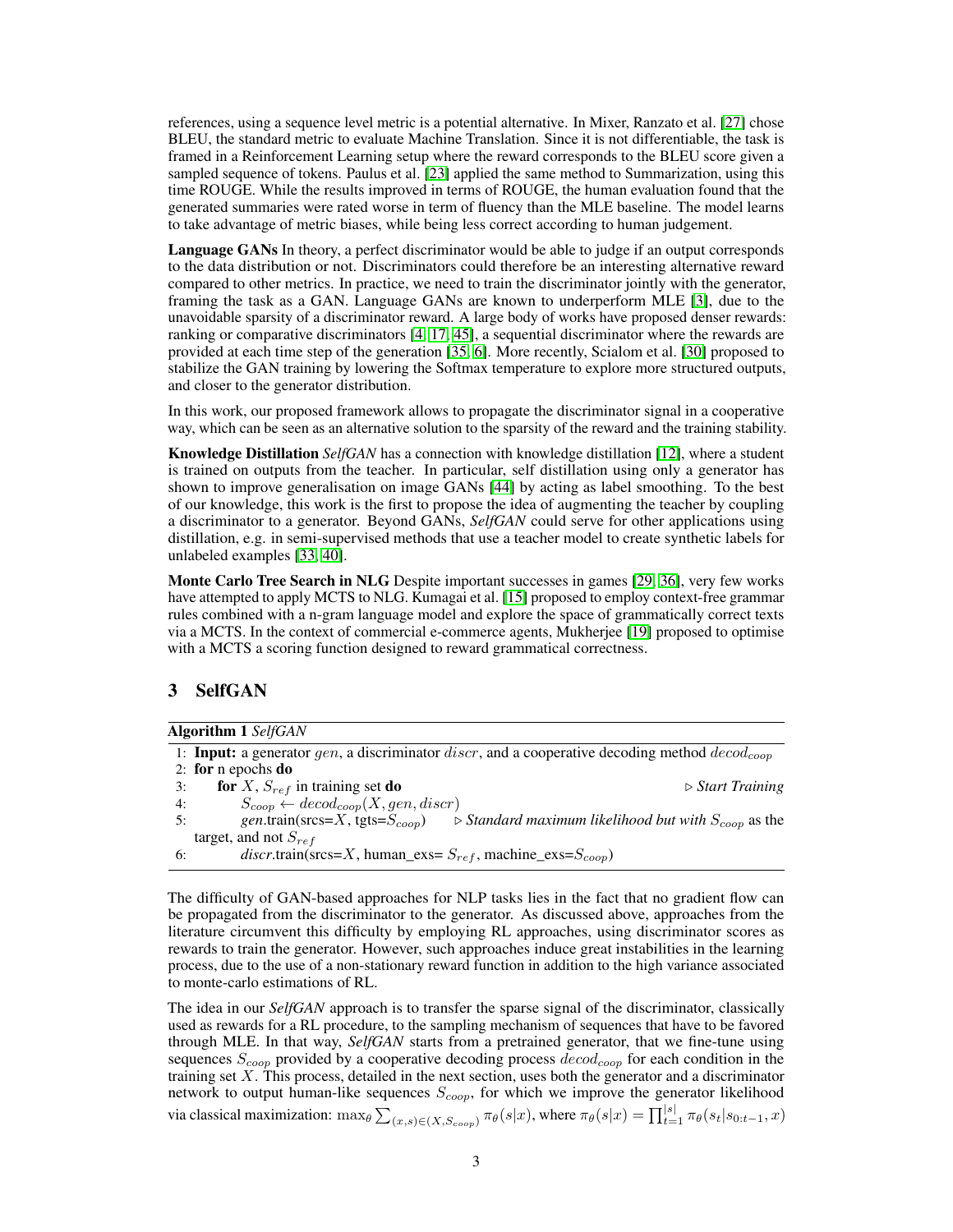stands for the generator probability of sequence s given the conditioning input x, with  $\pi_{\theta}$  implemented as a neural architecture with a softmax output function.

At each iteration of the training procedure, the discriminator network is optimized as a binary classifier on i) the human references and ii) the machine generated via the cooperative sequences:

$$
\frac{1}{|H|} \sum_{(x, s_{ref}) \in H} \log(D(x, s_{ref})) + \frac{1}{|G|} \sum_{(x, s_{coop}) \in G} \log(1 - D(x, s_{coop}))
$$

where x is the source input, H is the set of pairs associating x with a human written text  $s_{ref}$  from the data distribution, and G is a set of pairs with generated outputs  $s_{coop}$ .  $D(x, s)$  stands for the probability, provided by the discriminator network, that sequence  $s$  is a human reference for condition  $x$ . In order to effectively guide the cooperative process at each step, the discriminator needs to be sequential: consistently with [\[31\]](#page-11-4), we use a left-to-right mask during training, allowing discriminator predictions for unfinished sequences.

Please note that, by construction of the cooperative decoding process, we have with high probability at each iteration  $D(x, s_{coop}) \geq D(x, s_{gen})$  for any condition  $x \in X$ , with  $s_{coop}$  a cooperative decoded sequence for x and  $s_{gen}$  a sequence directly sampled from the generator according to  $\pi_{\theta}(s|x)$ . Based on this observation, and provided that the discriminator is sufficiently trained at each step, the generator is trained such that the probability of predicting human-like sequences is maximized. This process i) allows us to consider a sequence level metric, and ii) offers more stability compared to Reinforcement Learning, as we observe in our experiments (see section [6\)](#page-5-0). Note also that, contrary to RL approaches which have to find a good balance between discriminator and generator capacities, our approach does not suffer from Vanishing Gradient [\[1\]](#page-9-1), since discrimination is only used for decoding, in a cooperative process for generator training. We depict the *SelfGAN* in Algorithm [1.](#page-2-0)

#### <span id="page-3-0"></span>4 Decoding Mechanisms

#### 4.1 Standard Practices: Generator-only

At decoding time, two different approaches are commonly used in NLG: Sampling and Beam Search. They respectively correspond to two different objectives.

Sampling To obtain diverse outputs, it is common to sample tokens from the model distribution. In particular, this is mandatory when there is no input at all, i.e. *Unconditional NLG*, for instance GPT [\[24\]](#page-11-11). However, the longer the sequence, the more likely to sample a token from the tail of the distribution, causing degeneration [\[13\]](#page-10-0). To mitigate this issue, common practices are to lower the Softmax Temperature and keeping only the Top K tokens [\[10\]](#page-10-14) / the Top P probability mass [\[13\]](#page-10-0).

Beam Search is the standard algorithm to approximate the sequence maximising the output probability, by maintaining K candidates at each step. Its usage suits better *conditional* NLG tasks, where the diversity arises from the variety of conditioners inputs, e.g. in Summarization.

#### 4.2 Cooperative Decoding: Combining a Discriminator and a Generator

Subject to exposure bias, neither Sampling or Beam Search are satisfying: the outputs produced are easily identified by a discriminator [\[31\]](#page-11-4), indicating that they differ from human written text. In light of this, two concurrent works have recently proposed to use the discriminator during the decoding.

DASlocal - Reranking Step By Step In Discriminative Adversarial Search [\[31\]](#page-11-4) a discriminator re-ranks the sub-sequence candidates *at each decoding step* of a Beam Search, in order to favor human-like outputs.

DAS<sub>global</sub> - Reranking Complete Sequences In a concurrent work [\[7\]](#page-10-6) a very similar cooperative method is proposed: this time, N complete sequences are sampled from the auto-regressive model. The N sequences are scored by a discriminator, allowing to select the one with the highest probability to be human-like. Since the discriminator re-ranking is computed on a complete sequence, we refer to this method as  $DAS_{global}$ , as opposed to  $DAS_{local}$ .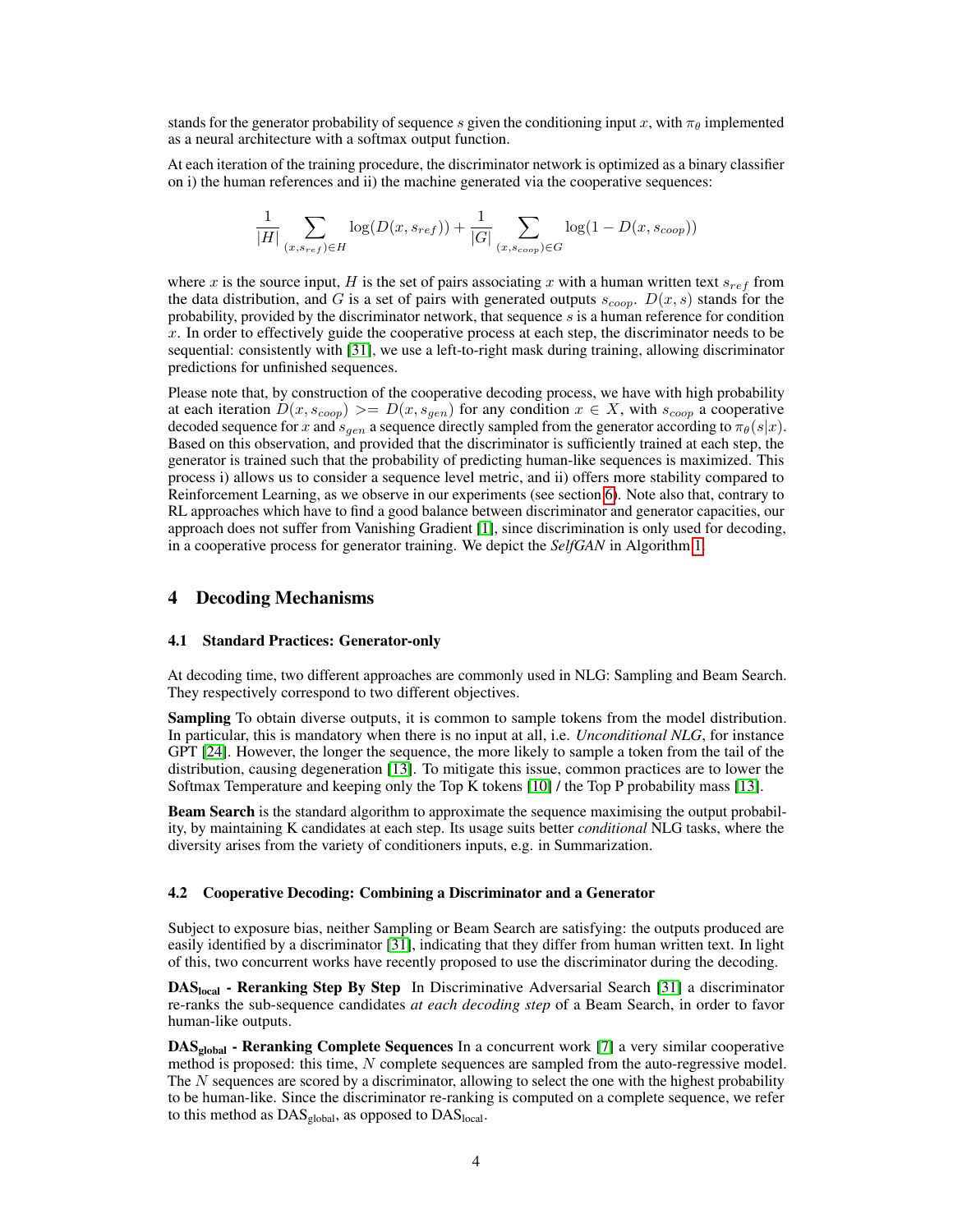#### 4.3 Coop-MCTS: Cooperative Decoding beyond the *Left-To-Right Curse*

It can happen that all sequence candidates are judged by the discriminator to be machine-like rather than human-like. In such case, the cooperative decoding is stuck in a *dead end*; such limitation is unsatisfactory. Neither  $DAS<sub>local</sub>$  or  $DAS<sub>global</sub>$  have the ability to revise their previous decisions.

To cope with those limitations of myopic decoding strategies, we propose to consider an adaptation of MCTS for NLG. Just like in the context of games [\[36\]](#page-11-10), we consider a policy network  $\pi$ , the generator, that outputs a probability over all the possible actions (tokens) at each step of the sequence. The discriminator D corresponds to the value network. In MCTS, the trajectories are explored to build a tree following three steps:

1. Selection starting from the root, children nodes tokens  $\omega$  are selected among the vocabulary  $\mathcal V$ recursively w.r.t. the PUCT algorithm [\[28,](#page-11-12) [36\]](#page-11-10):

$$
\omega = \underset{\omega \in \mathcal{V}}{\arg \max} \left( Q(s, \omega) + c_{puct} \pi_{\tau}(\omega \mid s) \frac{\sqrt{\sum_{b} N(s, b)}}{1 + N(s, \omega)} \right) \tag{1}
$$

where Q is the value of taking action  $\omega$  in state s: in NLG, this corresponds to selecting a token among the vocabulary at step i given the source context and the sub-sequence  $\omega_0, ..., \omega_{i-1}$ .  $c_{puct}$ is a constant,  $\tau$  the temperature that scales the Softmax, and  $N(s, \omega)$  the number of times the token  $\omega$  has been chosen in state s. We stop the loop when a node  $s_o$  has not been expanded yet, i.e. the discriminator  $D$  has not calculated its value.

- 2. Extension Given the selected node, we calculate the distribution probability from the generator  $\pi(\omega \mid s_o)$ . We apply nucleus sampling [\[13\]](#page-10-0) to filter out the less likely tokens and reduce the number of actions. The remaining tokens constitute the children nodes, associated to their corresponding probability. At the same time, we calculate the value of the current state  $D(s_0)$  that allows to compute the backup step.
- 3. **Backup** we update Q for all the nodes that led to  $s_o$  such that  $Q \leftarrow \max(Q, D(s_o))$ . Note that we choose to use the max instead of the average for the following reason: the value network, i.e. a discriminator, becomes more accurate as the candidate sequence grows (see Figure 2 in [\[31\]](#page-11-4)), hence if a long sequence is judged human by the discriminator, any of its sub-sequences should be considered human-like as well. In contrast, a long sequence can be machine-like despite starting in a very human-like manner: the beginning sub-sequence should keep its human-like score.

These three steps are computed for a restricted number of simulations. Then, the next token corresponds to the root child with the most visit counts. The process continues step by step to generate the next token, until reaching either the special token End Of Sentence, or the maximum length.

#### 5 Experimental Details

#### 5.1 Datasets

To measure the effectiveness of *SelfGAN*, we experiment on two standard conditional NLG tasks: Question Generation (QG) and Summarization, consistently with previous works [\[8,](#page-10-15) [30\]](#page-11-6):

- Question Generation: we used the SQuAD dataset [\[26\]](#page-11-13), consisting of 100K triplets of Wikipedia paragraphs, factual questions, and their answers.
- Summarization: we used the CNN/Daily Mail dataset (CNNDM) [\[20\]](#page-10-16), consisting of 300K news articles, paired with their corresponding summaries. The summaries are formed of multiple sentences, making the amount of tokens to generate much larger than for Question Generation.

#### 5.2 Models Reported

MLE the first baseline we consider is a standard model trained via teacher forcing. As for all our experiments, we initialised the seq2seq with T5 [\[25\]](#page-11-14), as detailed in Section [5.4.](#page-5-1)

ColdGAN we consider as a second baseline the current state-of-the art for language GANs, ColdGAN [\[30\]](#page-11-6). The authors proposed to lower the temperature when sampling the sequences during training, with the objective of stabilizing the training process.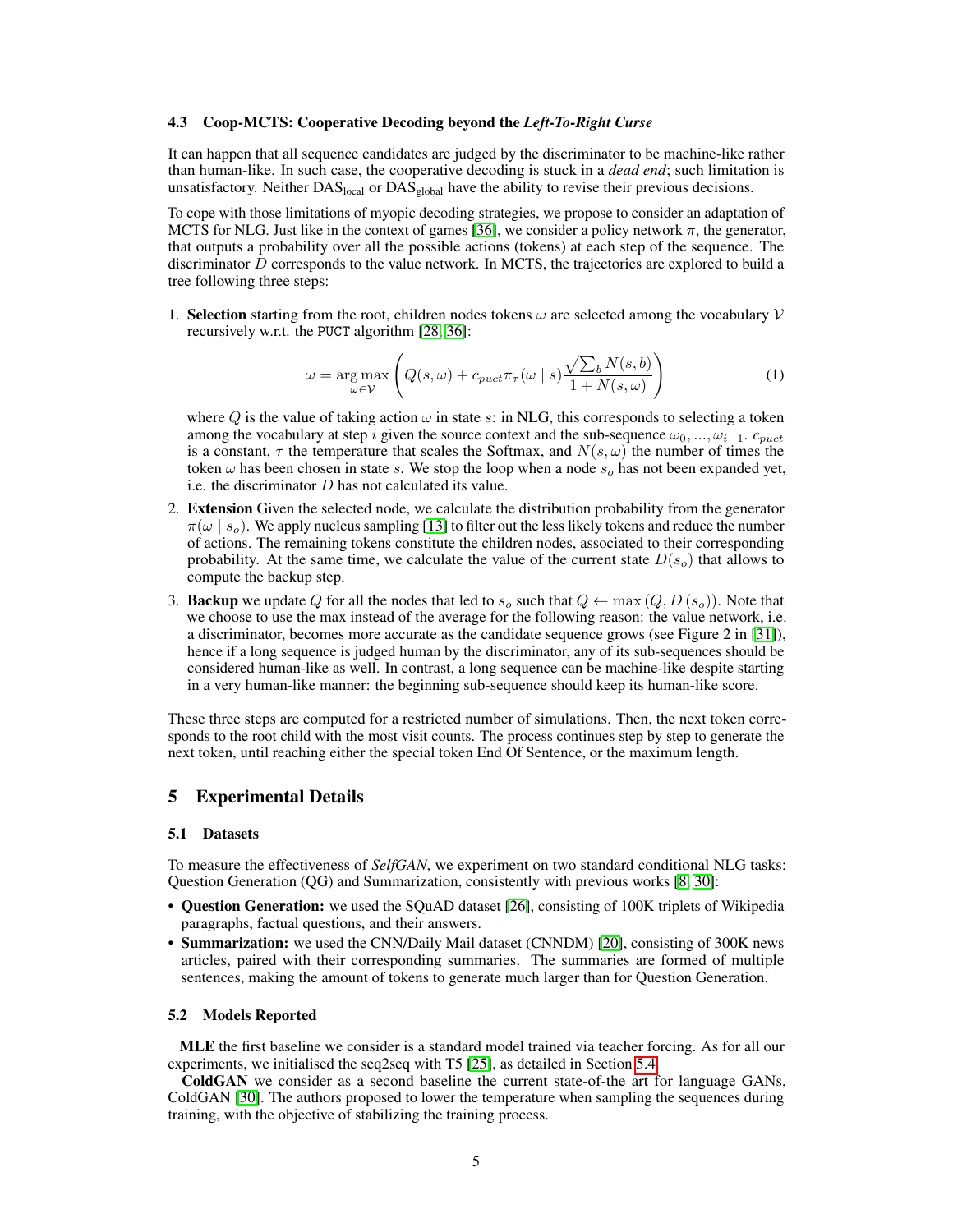SelfGAN can be based on any cooperative decoding algorithm. To train *SelfGAN*, we there-fore experiment the three different cooperative algorithms described in Section [4](#page-3-0) (DAS $_{\text{Local}}$ , DASGlobal, and *Coop-MCTS*) and report the results for the corresponding *SelfGAN*: *SelfGANDAS-Local*, *SelfGANDAS-Global*, and *SelfGANCoop-MCTS*.

Decoding Method at inference time For each model, any decoding method can be applied at inference time, independently from the training scheme. Therefore, for all the models described above, we report the results given each decoding method previously described (Section [4\)](#page-3-0): Beam Search, DAS<sub>Local</sub>, DAS<sub>Global</sub>, and *Coop-MCTS*.

To the best of our knowledge, GANs and Cooperative decoding have never been directly compared before this work. A fortiori, this is the first time that a GAN model is tested with a Cooperative decoding method at inference. We investigate possible distillation effects in Section [6.](#page-5-0)

## <span id="page-5-3"></span>5.3 Metrics

To compare the different models, we report two type of metrics: *n-gram based* and *discriminator*.

N-gram based We report the standard BLEU [\[22\]](#page-11-15) and ROUGE [\[18\]](#page-10-17). Both measure an overlap of n-grams between the reference and the evaluated text. They differ in that BLEU is precision oriented while ROUGE is rather recall oriented.

Discriminators Both BLEU and ROUGE suffer from the aforementioned limitations. We therefore propose to consider discriminators for model evaluation. Intuitively, they measure how model outputs are similar to what a human would have written. We consider two different discriminators:

- Base is a discriminator trained on the MLE baseline outputs generated via beam search. It allows to measure the corresponding improvement from the MLE baseline. Note that it corresponds to the initial discriminator in all the GANs experiments, and the discriminator used in the cooperative search for the MLE baseline.
- Base+ Since the *Base* discriminator plays a role in all our experiments (except MLE+Beam Search), it is possible that a model that makes use of this *Base* obtains better *Base* results, despite bringing new biases and *de*-generation behaviors. For this reason, we also report *Base+*, a discriminator fine-tuned on all the different model outputs together. *Base+* is never used by any model at training or inference time. It is thus more robust toward an undesirable adversarial generation mode, while still being comparable for the different experiments. We argue that a higher *Base+* score indicates a real improvement beyond potential bias.

## <span id="page-5-1"></span>5.4 Implementation Details

For all experiments, we used the T5-small [\[25\]](#page-11-14) architecture.<sup>[2](#page-5-2)</sup> Using 4 Nvidia V100 SXM2 GPUs, SelfGAN<sub>Coop-MCTS</sub> training and evaluation takes respectively 26 hours and 1 hour on CNN/DM; 6 and 0.5 hours on SQuAD. Compared to 2 (0.5) hours to train via MLE on CNN/DM (SQuAD), we identify in the computational cost the main limitation of our work.

# <span id="page-5-0"></span>6 Results and discussion

#### 6.1 Conditional Text Generation

In Table [1,](#page-6-0) we report the results for all the previously trained generators, with the different decoding algorithms presented in Section [4.](#page-3-0) By 'model', in the following, we refer to the couple composed by a trained generator and a decoding algorithm.

We report BLEU4, ROUGE-1, ROUGE-L along with scores for the discriminators *Base* and *Base+*, computed as the percentage of outputs considered as human by a given discriminator model. *Base* was only trained on *MLE+Beam Search* outputs. As expected, by further training on the outputs generated by all the different models, *Base+* has a higher accuracy, which consistently results in lower scores compared to *Base*.

<span id="page-5-2"></span> $2$ As implemented in HuggingFace transformers [\[38\]](#page-11-16).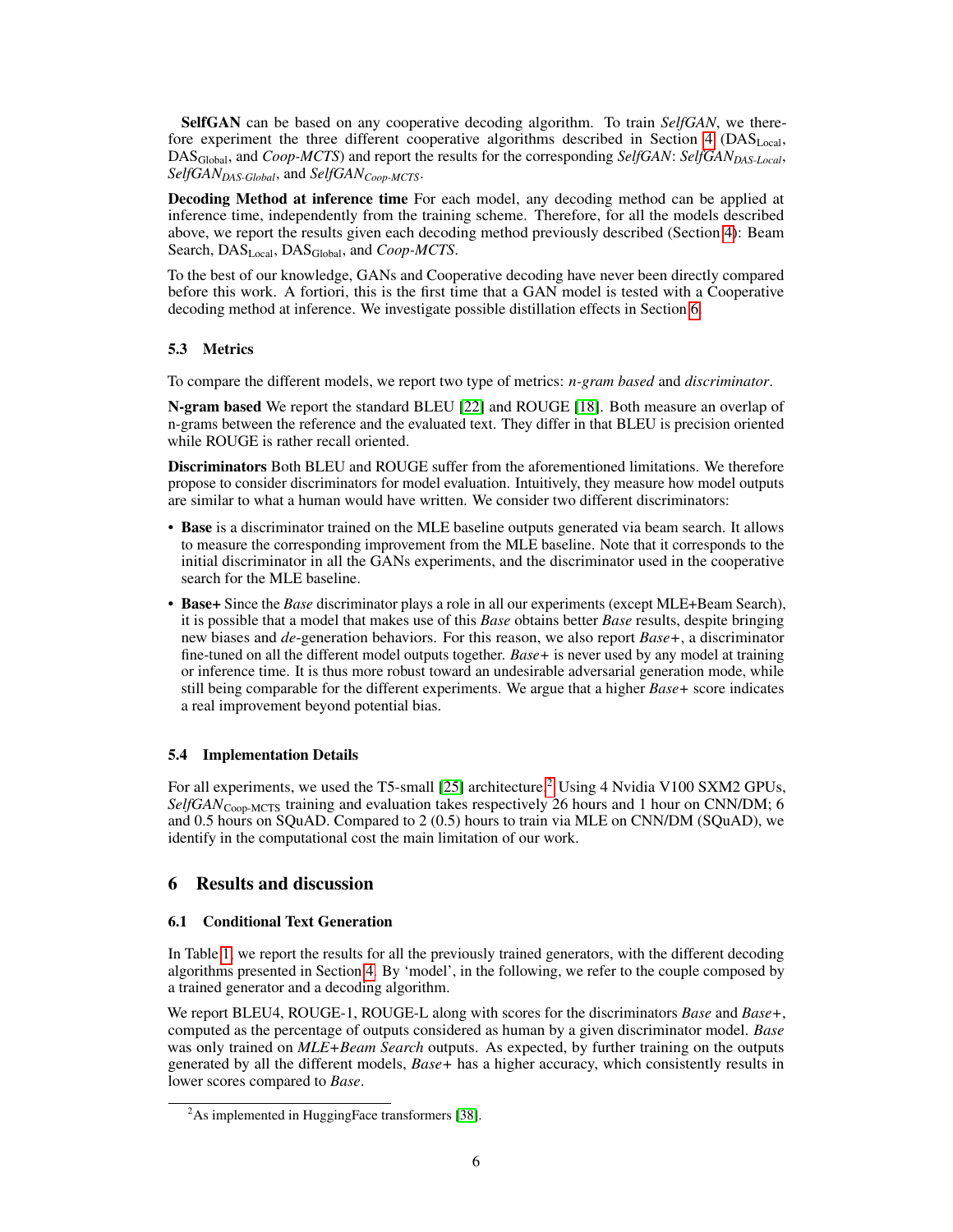<span id="page-6-0"></span>

| Generator                             | <b>Question Generation</b> |      |      | Summarization |        |           |               |      |             |        |
|---------------------------------------|----------------------------|------|------|---------------|--------|-----------|---------------|------|-------------|--------|
| Decoder                               | <b>B4</b>                  | $R1$ | RL   | <b>Base</b>   | Base+  | <b>B4</b> | $\mathbf{R}1$ | RL   | <b>Base</b> | Base+  |
| <b>MLE</b>                            |                            |      |      |               |        |           |               |      |             |        |
| BeamSearch [25]                       | 19,7                       | 45,2 | 41,1 | 15%           | 15%    | 15,9      | 42,3          | 40,4 | $9\%$       | 8%     |
| $DASlocal$ [31]                       | 19,9                       | 45.2 | 41,1 | 28%           | 19%    | 16.6      | 43,8          | 40.9 | 17%         | 11%    |
| $\text{DAS}_{\text{global}}$ [7]      | 20,0                       | 45,2 | 41,2 | 20%           | 17%    | 16,2      | 44,1          | 41,9 | 12%         | 9%     |
| Coop-MCTS                             | 19.8                       | 45,3 | 41,5 | 33%           | 21%    | 16,3      | 42,5          | 40,6 | 20%         | 12%    |
| <b>ColdGAN</b>                        |                            |      |      |               |        |           |               |      |             |        |
| BeamSearch [30]                       | 19.9                       | 45,2 | 41,4 | 26%           | 17.9%  | 16,3      | 42,8          | 40,7 | 15%         | $10\%$ |
| DAS <sub>local</sub>                  | 19,8                       | 45,3 | 41,1 | 31%           | 20%    | 15,9      | 42,5          | 42,0 | 19%         | 11%    |
| $\mathrm{DAS}_{\text{global}}$        | 20,2                       | 45,6 | 41,5 | 26%           | 18%    | 16,6      | 44,6          | 41,2 | 16%         | 10%    |
| Coop-MCTS                             | 19,9                       | 45.4 | 41,2 | 39%           | 22%    | 15,9      | 44.2          | 41,2 | 23%         | 12%    |
| SelfGANDASloc                         |                            |      |      |               |        |           |               |      |             |        |
| BeamSearch                            | 20,2                       | 45,4 | 41,6 | 27%           | 21%    | 16,9      | 44,2          | 42,5 | 16%         | 11%    |
| DAS <sub>local</sub>                  | 20,5                       | 45.5 | 41.7 | 30%           | 23%    | 16.9      | 44.4          | 41.9 | 18%         | 13%    |
| $\rm DAS_{global}$                    | 20,1                       | 45,4 | 41,7 | 33%           | 20%    | 16,6      | 44,0          | 42,3 | 19%         | 11%    |
| Coop-MCTS                             | 20,4                       | 45,5 | 41,8 | 39%           | 23%    | 16,4      | 43,8          | 42,8 | 23%         | 13%    |
| SelfGANDAS <sub>glob</sub>            |                            |      |      |               |        |           |               |      |             |        |
| BeamSearch                            | 20,4                       | 45,5 | 41,7 | 24%           | 19%    | 16,9      | 43,0          | 41,5 | 14%         | 11%    |
| DAS <sub>local</sub>                  | 19,9                       | 45,4 | 41,3 | 32%           | 22%    | 15,9      | 42,7          | 40,6 | 18%         | 12%    |
| DAS <sub>global</sub>                 | 20,7                       | 45.6 | 41,9 | 29%           | 20%    | 17.0      | 43.7          | 42,6 | 17%         | 11%    |
| Coop-MCTS                             | 20,0                       | 45,3 | 41,4 | 40%           | 24%    | 16,1      | 43,4          | 42,3 | 23%         | 13%    |
| $\textbf{SelfGAN}_{Coop\text{-}MCTS}$ |                            |      |      |               |        |           |               |      |             |        |
| BeamSearch                            | 20,5                       | 46,6 | 42,6 | 34%           | 21%    | 17,0      | 42,8          | 41.5 | 20%         | 13%    |
| DAS <sub>local</sub>                  | 20,6                       | 46,7 | 41,7 | 42%           | 24%    | 16,6      | 43,7          | 42,8 | 25%         | 13%    |
| DAS <sub>global</sub>                 | 20,5                       | 46,6 | 41,7 | 39%           | 21%    | 16,5      | 42,8          | 40,9 | 23%         | 12%    |
| Coop-MCTS                             | 21,1                       | 48,9 | 44,7 | 40%           | $26\%$ | 17,5      | 43,5          | 42,3 | 23%         | $15\%$ |

Table 1: Results of our experiments on QG (left) and Summarization (right). For each generator, we report the results with the four different decoders. The reported metrics correspond to BLEU4 (B4), ROUGE-1 (R1), ROUGE-L (RL) and the discriminators Base and Base+ as described in Section [5.3.](#page-5-3) For Base and Base+ the scores correspond to the probability of being human, so higher is better for all the metrics. For *SelfGAN*<sub>MCTS</sub>, we experimented with 5 different seeds and the standard deviation is always inferior to 0.1 for BLEU4 and ROUGE, and inferior to 0.5% for Base and Base+.

We start by focusing on the MLE results to compare the different decoding mechanisms. We observe that all the cooperative searches outperform Beam Search. Regarding Base and Base+ metrics,  $\text{DAS}_{\text{Local}}$  compares favorably to  $\text{DAS}_{\text{Global}}$ . We hypothesize that invoking the discriminator to rank at each step can have more impact than using it only once on fully decoded sequences. Finally, our proposed *Coop-MCTS* obtains the best results by a large margin.

Regarding the different GANs, we first compare them given the default decoding mechanism, i.e. Beam Search. The three versions of *SelfGAN* compare favorably to MLE and ColdGAN on both n-gram based metrics and discriminators metrics. Among *SelfGAN*s, *SelfGAN*<sub>Coop-MCTS</sub> obtains the best results: given a Beam Search decoding, it obtains the best BLEU, ROUGE-1 and ROUGE-L on the two tasks (respectively 17.2; 44.3; 40.6 on QG and 12.3; 38.6; 36.7 on Summarization). The performance in term of Base and Base+ for *SelfGAN*<sub>Coop-MCTS</sub> is even more important in comparison to the other models (34.1%; 21.9% on QG and 20.2%; 12.7% on Summarization).

Both GAN at training time and Cooperative decoding at inference time pursue the same objective: to obtain better outputs that look like human texts. Would a generator trained via GAN, coupled with a Cooperative Decoding mechanism for inference result into a cumulative improvement from the two methods? First, on both ColdGAN and three *SelfGAN*s, we can observe that adding a Cooperative Decoding method allows to gain significant improvement on Base and Base+. In particular, it is interesting to note that for *SelfGAN* an additional pattern seems to emerge: using the same cooperative decoding algorithm both during training and inference seems to provide additional gains. The best performance is achieved with the generator *SelfGAN*Coop-MCTS paired with the decoding *Coop-MCTS*. Compared to MLE via Beam Search, it obtains a final improvement superior to 1 point in term of ROUGE and BLEU. The relative improvement for Base+ is significant: from 15.2% to 26.2% on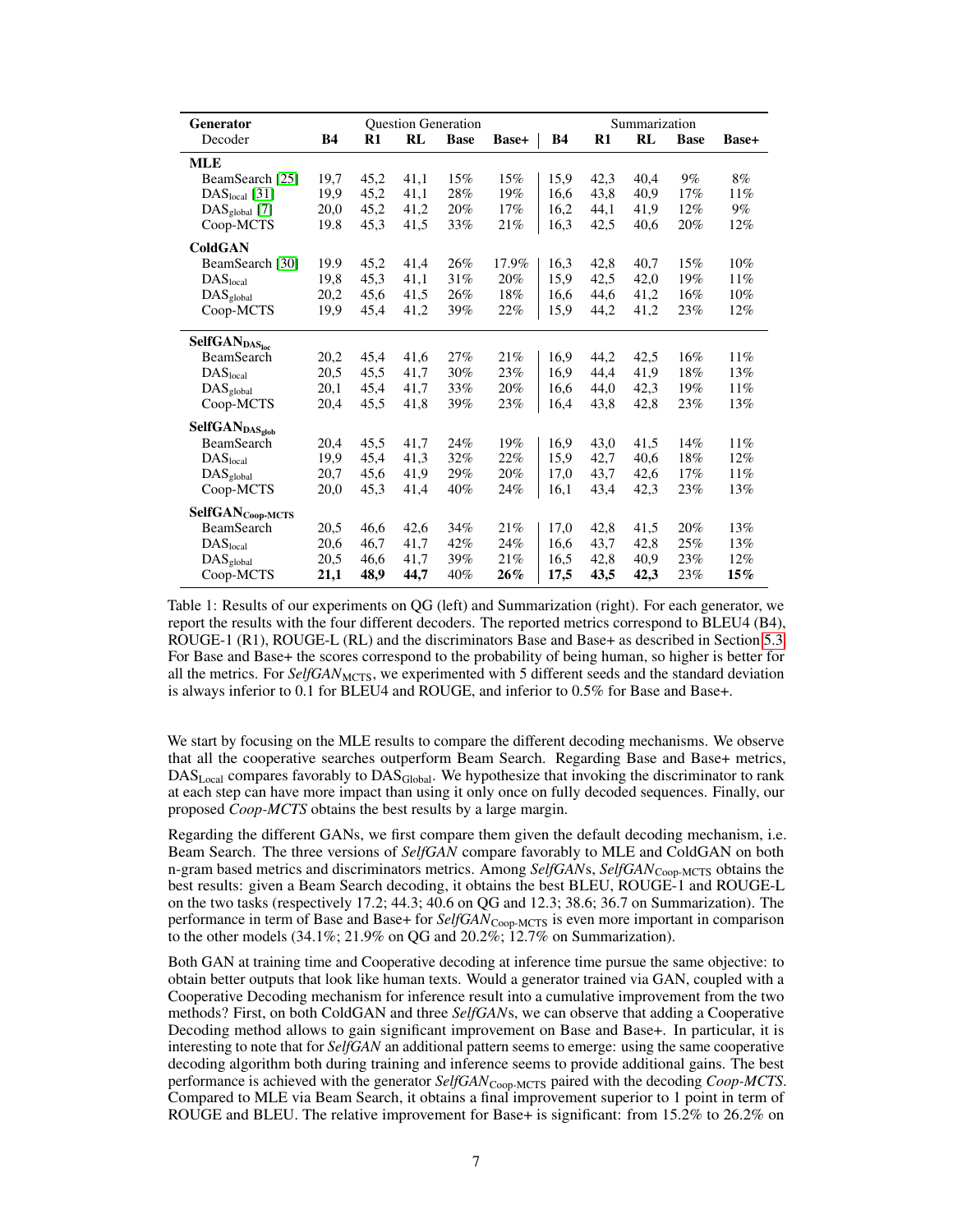| Model                                            | $T = 0.5$               | $T=1$     | $T=2$     |
|--------------------------------------------------|-------------------------|-----------|-----------|
| MLE+Sample                                       | $0.42:0.29$ $0.31:0.11$ |           | 0.18:0.07 |
| ColdGAN+Sample                                   | $0.47:0.21$ $0.33:0.08$ |           | 0.22:0.06 |
| MLE+Coop-MCTS                                    | 0.45:0.22               | 0.34:0.10 | 0.21:0.06 |
| $SelfGANCoop-MCTS+Coop-MCTS 0.48;0.20 0.37;0.09$ |                         |           | 0.24:0.05 |

Table 2: Results on Unconditional Text Generation for samples realized at three different temperatures, in terms of BLEU Vs Self-BLEU (higher better;lower better).



<span id="page-7-0"></span>Figure 1: Average difference for Summarization between human references and model outputs for the Length (Left), the Novelty (Middle), and the 3-grams repetitions (Right) during training. The closer to 0 the less differences w.r.t. gold-references.

QG and from 8.6% to 15.3% on Summarization. This corresponds to almost twice more outputs that sound human according to the Discriminator metric.

#### 6.2 Unconditional Text Generation

We follow the ColdGAN setup: we compared our proposed approaches on the EMNLP2017 News dataset. The evaluation takes into account both the quality and the diversity. Consistently with previous works (e.g. ColdGAN, ScratchGAN, LeakGAN), we use the following metrics:i) BLEU-5 for measuring the quality (higher better); ii) Self-BLEU-5 for measuring the diversity (lower better).

To obtain a finer comparison between models, Caccia et al. [\[3\]](#page-10-3) proposed to draw the curve of BLEU vs self-BLEU, by sampling with various temperatures at inference.

We denote as the standard method to generate text in this setup, as used in all the previous works we are comparing to. It is a simple left to right decoding where, at each step, a token is sampled among the Softmax probabilities scaled by the temperature.

In our Coop-MCTS, the probability of a token is given by its visit counts during the simulations. In Conditional generation, we select at each step the token with the maximum number of counts. In Unconditional generation, we sample from the tokens counts distribution.

Overall, the results are consistent with the experiments on Conditional Generation: the MLE generator decoded with our proposed MCTS (3rd row) obtains:

- 1. significantly better slightly lower results than ColdGAN decoded with Sample(2nd row)
- 2. results than when the same MLE decoded with Sample(1st row);
- 3. SelfGAN decoded with MCTS (4th row) obtains the best results.

#### 6.3 Discussion

Human-like features during training In NLG, various rules are often integrated into the Beam Search to improve the quality of the outputs, for instance a length penalty [\[34\]](#page-11-17) or an interdiction for 3-grams repetitions [\[23,](#page-11-3) [8\]](#page-10-15). Such a need to hard code these rules indicates a discrepancy between the human output characteristics and what the model has learned. In particular, Scialom et al. [\[31\]](#page-11-4) reported the difference between DAS and the human reference for: i) Length: the average number of tokens per output; ii) **Novelty**: percentage of tokens in the output that were not present in the source text; iii) N-gram repetition: percentage of N-grams that occur more than once in the output. To measure how *SelfGAN* learns these features by itself, we report in Figure [1](#page-7-0) the evolution of these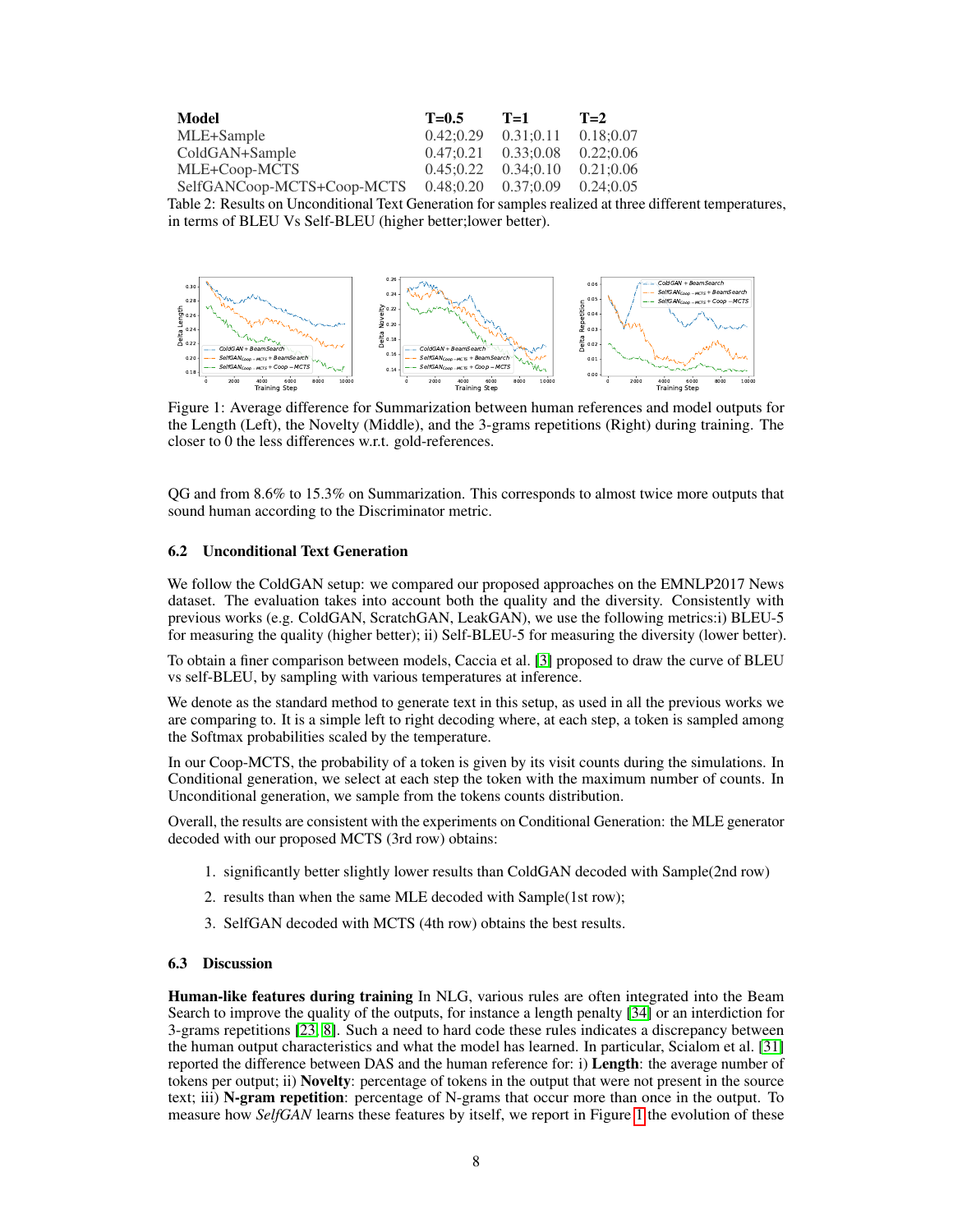<span id="page-8-0"></span>

| Generator                    | Decoder           | <b>Consistency</b> | Coherence | <b>Fluency</b> | Relevance |
|------------------------------|-------------------|--------------------|-----------|----------------|-----------|
| <b>MLE</b>                   | <b>BeamSearch</b> | 3.9                | 3.1       | 4.1            | 3.2       |
| MLE.                         | Coop-MCTS         | $3.4**$            | $3.5**$   | 3.8            | $3.6**$   |
| ColdGan                      | <b>BeamSearch</b> | 3.8                | 3.3       | 4.2            | 3.5       |
| ColdGan                      | Coop-MCTS         | $3.4**$            | $3.6**$   | 4.0            | $3.7**$   |
| SelfGAN <sub>Coop-MCTS</sub> | <b>BeamSearch</b> | 4.0                | $3.5**$   | $4.3*$         | $3.9**$   |
| SelfGAN <sub>Coop-MCTS</sub> | Coop-MCTS         | 3.9                | 3.9**     | 4.0            | $4.2**$   |

Table 3: Human Evaluation on Summarization. Two tailed t-test results are reported for each model compared to MLE+BeamSearch  $(*: p < .01, **: p < .001)$ .

statistics during training: we observe that *SelfGAN* constantly reach statistics more similar to human references than ColdGAN.

**Human Evaluation** We conduct a human evaluation to measure the models performances beyond automatic metrics. We limit the evaluation to three generators (MLE, ColdGAN, and *SelfGAN*<sub>Coop-MCTS)</sub> and two decoding methods (Beam Search and *Coop-MCTS*), for a total of 6 different models. Three professional English speakers rated 300 sampled summaries and followed the same protocol from Fabbri et al. [\[9\]](#page-10-18). Four dimensions are evaluated on a Likert scale from 1 to 5 (the higher the better):

- 1. Consistency: the proportion of facts in the summary correct w.r.t. the source text;
- 2. Coherence: how well-structured and well-organized is the summary;
- 3. Fluency: how fluent the summary is to read;
- 4. Relevance: the ratio between important and excess information in the summary.

From Table [3](#page-8-0) we observe significantly better results for SelfGAN<sub>Coop-MCTS</sub> w.r.t. both MLE and ColdGAN. While *Coop-MCTS* decoding appears overall beneficial in terms of Coherence and Relevance, but scores lower on Consistency and Fluency, its combination with *SelfGAN*<sub>Coop-MCTS</sub> allows to obtain significant improvements on the former two dimensions while still maintaining comparable scores on the latter.

Analysis To further understand the benefits of selfGAN, we propose to analyze the evolution of the generator and discriminator networks through the learning process. In figure [2](#page-9-2) (left), we first plot the average magnitude (L2 norm) of the discriminator gradients w.r.t. its parameters. We observe that  $ColdGAN$  induces important instabilities for its discriminator over time, with a highly fluctuating gradient magnitude. Conversely, thanks to its cooperative decoding process, *SelfGAN* produces sequences that form a more compact set for discriminator training, a variance of gradient magnitude twice lower than  $GoldGAN$ , for a comparable magnitude in average. This discriminator stability is a first explanation for the improvements of the proposed approach.

In a second plot, given on the right of Figure [2,](#page-9-2) we report the collinearity of generator gradients for the generated samples from the model with those for the corresponding human references. Higher values indicate sampling strategies that induce a useful gradient flow for the generator. For ablation purposes, we first report values for a *"SelfGANBeamSearch"* approach, where we used a standard Beam Search to generate the training examples: note that it has no discriminator, hence it is not a GAN anymore. We can observe its divergence, as opposed to *SelfGAN*Coop-MCTS, which emphasizes the importance of the cooperative decoding for producing the example used to train the model. For *SelfGAN*<sub>Coop-MCTS</sub> and *ColdGAN*, the gradients become more co-linear with human references through time, indicating a convergence of the process towards the human distribution. We observe that *SelfGAN*<sub>Coop-MCTS</sub> produces more useful sequences for achieving this convergence.

Coop-MCTS as an alternative to the dead-end search When analysing the behavior for the *Coop-MCTS* decoding, we observed in different examples that it provides an effective mean to revise generations that eventually ended up to be unlikely. To illustrate this, we report in Table [6.3](#page-9-2) the different MCTS steps for an ambiguous example: the conditioned answer, *Super Bowl*, occurs at different places of the the input. Therefore, the model has to decide which specific mention of *Super Bowl* to focus on: at step 17, it considers its current generation as a dead end and decides to start on new node (*How*). The final output is a question that arguably sounds better than the initial one.

Societal Impact Reliable NLG models can have significant societal impact with beneficial applications such as efficient information access via automatic summarization or personalized student evaluation through question generation. Still, malicious actors can use the same technology to build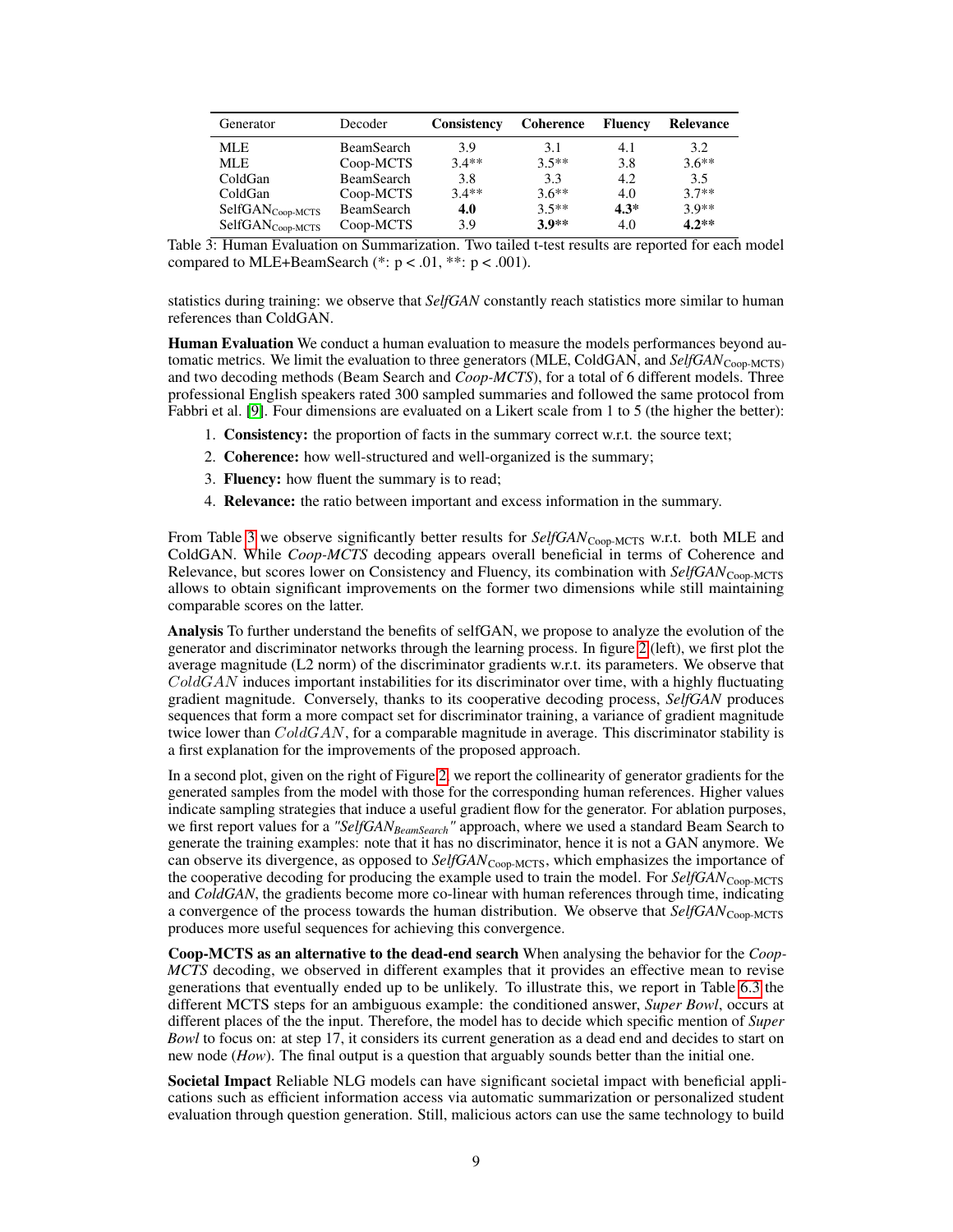

<span id="page-9-2"></span>Figure 2: Left: Moving Average of the magnitude of the *discriminators* gradients during training. Right: collinearity of the *generators* gradients between the sampled texts and their corresponding human reference for *SelfGAN*<sub>Coop-MCTS</sub>, ColdGAN and *SelfGAN*<sub>BeamSearch</sub>. Both on Summarization.

#### Conditioned Answer: *Super Bowl*

Context:

<mark>Super</mark> Bowl <mark>50 was an American football game</mark> to determine the champion of the National Football League <mark>(NFL)</mark> for the 2015<br>season. The American Football Conference (AFC) champion Denver Broncos defeated the National Fo (NFC) champion Carolina Panthers 24â€"10 to earn their third Super Bowl title. The game was played on February 7, 2016, at Levi's Stadium in the San Francisco Bay Area at Santa Clara, California. As this was the 50th Super Bowl, the league emphasized the "golden anniversary" with various gold-themed initiatives, as well as temporarily suspending the tradition of g each Super Bowl game with Roman numerals (under which the game would have been <mark>known</mark> as "Super Bowl L"), so that the logo could prominently feature the Arabic numerals

Step 01: *What*

...

...

Step 16: *What was the name of the game that would have been known as "Super Bowl* Step 17: *How*

Step 46: *How is called the American football game that determines the NFL champion?*

Table 4: Progressive results obtained by our *Coop-MCTS* decoding method on Question Generation during a simulation. Until the 16th step, the generation is left-to-right. Then, the cooperation mechanism kicks in, allowing the model to safely abort this beam, by restarting a new question with *How*. We report the cross-attention weights on the input context for step 16 (red) and 17 (blue).

tools detrimental to society, e.g. large scale creation of misleading (fake) news [\[24\]](#page-11-11). As argued by Zellers et al. [\[43\]](#page-12-1), keeping this research open and under public scrutiny can be an effective defense.

# 7 Conclusion

In this paper we propose *SelfGAN*, a new framework to train Generative Adversarial Networks based on a cooperative decoding search. To overcome the left-to-right curse that limits standard search algorithms, we propose *Coop-MCTS*. We conducted extensive experiments on two challenging tasks: Summarization and Question Generation, obtaining state-of-the-art performance for *SelfGAN* both in terms of automatic metrics and within a human evaluation. As the stability of the discriminator looks to be crucial for language GANs, we plan for future works to still focus on increasing it through the definition of dynamic regularization mechanisms. Finally, we will explore how reference-less metrics, e.g. [\[32\]](#page-11-18), can be combined to help the exploration during the decoding.

## 8 Acknowledgments

This work was partially performed using HPC resources from GENCI-IDRIS (Grant 2021- AD011012318).

## References

- <span id="page-9-1"></span>[1] Arjovsky, M. and Bottou, L. Towards principled methods for training generative adversarial networks. *arXiv preprint arXiv:1701.04862*, 2017.
- <span id="page-9-0"></span>[2] Bengio, S., Vinyals, O., Jaitly, N., and Shazeer, N. Scheduled sampling for sequence prediction with recurrent neural networks. In *Advances in Neural Information Processing Systems*, pp. 1171–1179, 2015.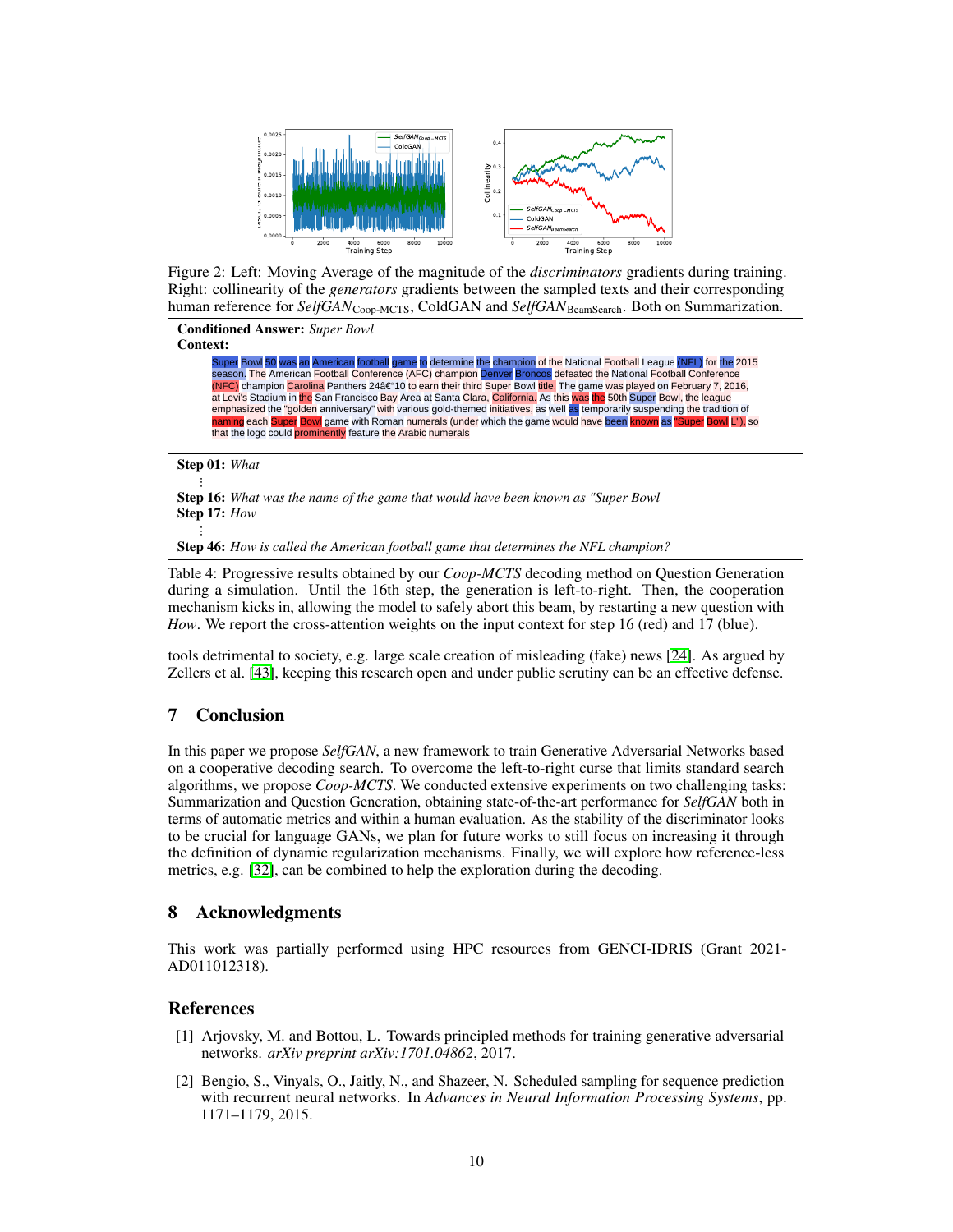- <span id="page-10-3"></span>[3] Caccia, M., Caccia, L., Fedus, W., Larochelle, H., Pineau, J., and Charlin, L. Language gans falling short. In *International Conference on Learning Representations*, 2020. URL <https://openreview.net/forum?id=BJgza6VtPB>.
- <span id="page-10-9"></span>[4] Che, T., Li, Y., Zhang, R., Hjelm, R. D., Li, W., Song, Y., and Bengio, Y. Maximum-likelihood augmented discrete generative adversarial networks. *arXiv preprint arXiv:1702.07983*, 2017.
- <span id="page-10-7"></span>[5] Coulom, R. Efficient selectivity and backup operators in monte-carlo tree search. In *International conference on computers and games*, pp. 72–83. Springer, 2006.
- <span id="page-10-5"></span>[6] de Masson d'Autume, C., Mohamed, S., Rosca, M., and Rae, J. Training language gans from scratch. In *Advances in Neural Information Processing Systems*, pp. 4302–4313, 2019.
- <span id="page-10-6"></span>[7] Deng, Y., Bakhtin, A., Ott, M., Szlam, A., and Ranzato, M. Residual energy-based models for text generation. *arXiv preprint arXiv:2004.11714*, 2020.
- <span id="page-10-15"></span>[8] Dong, L., Yang, N., Wang, W., Wei, F., Liu, X., Wang, Y., Gao, J., Zhou, M., and Hon, H.-W. Unified language model pre-training for natural language understanding and generation. In *Advances in Neural Information Processing Systems*, pp. 13042–13054, 2019.
- <span id="page-10-18"></span>[9] Fabbri, A. R., Kryściński, W., McCann, B., Xiong, C., Socher, R., and Radev, D. Summeval: Re-evaluating summarization evaluation. *arXiv preprint arXiv:2007.12626*, 2020.
- <span id="page-10-14"></span>[10] Fan, A., Lewis, M., and Dauphin, Y. Hierarchical neural story generation. *arXiv preprint arXiv:1805.04833*, 2018.
- <span id="page-10-4"></span>[11] Gabriel, S., Bosselut, A., Holtzman, A., Lo, K., Çelikyilmaz, A., and Choi, Y. Cooperative generator-discriminator networks for abstractive summarization with narrative flow. 2019.
- <span id="page-10-11"></span>[12] Hinton, G., Vinyals, O., and Dean, J. Distilling the knowledge in a neural network. *arXiv preprint arXiv:1503.02531*, 2015.
- <span id="page-10-0"></span>[13] Holtzman, A., Buys, J., Du, L., Forbes, M., and Choi, Y. The curious case of neural text degeneration. *arXiv preprint arXiv:1904.09751*, 2019.
- <span id="page-10-8"></span>[14] Kocsis, L. and Szepesvári, C. Bandit based monte-carlo planning. In *European conference on machine learning*, pp. 282–293. Springer, 2006.
- <span id="page-10-12"></span>[15] Kumagai, K., Kobayashi, I., Mochihashi, D., Asoh, H., Nakamura, T., and Nagai, T. Human-like natural language generation using monte carlo tree search. In *Proceedings of the INLG 2016 Workshop on Computational Creativity in Natural Language Generation*, pp. 11–18, 2016.
- <span id="page-10-1"></span>[16] Lamb, A., Goyal, A., Zhang, Y., Zhang, S., Courville, A., and Bengio, Y. Professor forcing: A new algorithm for training recurrent networks. *arXiv preprint arXiv:1610.09038*, 2016.
- <span id="page-10-10"></span>[17] Li, J., Monroe, W., Shi, T., Jean, S., Ritter, A., and Jurafsky, D. Adversarial learning for neural dialogue generation. In *Proceedings of the 2017 Conference on Empirical Methods in Natural Language Processing*, pp. 2157–2169, 2017.
- <span id="page-10-17"></span>[18] Lin, C.-Y. Rouge: A package for automatic evaluation of summaries. In *Text summarization branches out*, pp. 74–81, 2004.
- <span id="page-10-13"></span>[19] Mukherjee, S. An unsupervised approach to automatic response generation for conversational e-commerce agents using monte carlo tree search. 2019.
- <span id="page-10-16"></span>[20] Nallapati, R., Zhou, B., Gulcehre, C., Xiang, B., et al. Abstractive text summarization using sequence-to-sequence rnns and beyond. *arXiv preprint arXiv:1602.06023*, 2016.
- <span id="page-10-2"></span>[21] Novikova, J., Dušek, O., Cercas Curry, A., and Rieser, V. Why we need new evaluation metrics for NLG. In *Proceedings of the 2017 Conference on Empirical Methods in Natural Language Processing*, pp. 2241–2252, Copenhagen, Denmark, September 2017. Association for Computational Linguistics. doi: 10.18653/v1/D17-1238. URL [https://www.aclweb.org/](https://www.aclweb.org/anthology/D17-1238) [anthology/D17-1238](https://www.aclweb.org/anthology/D17-1238).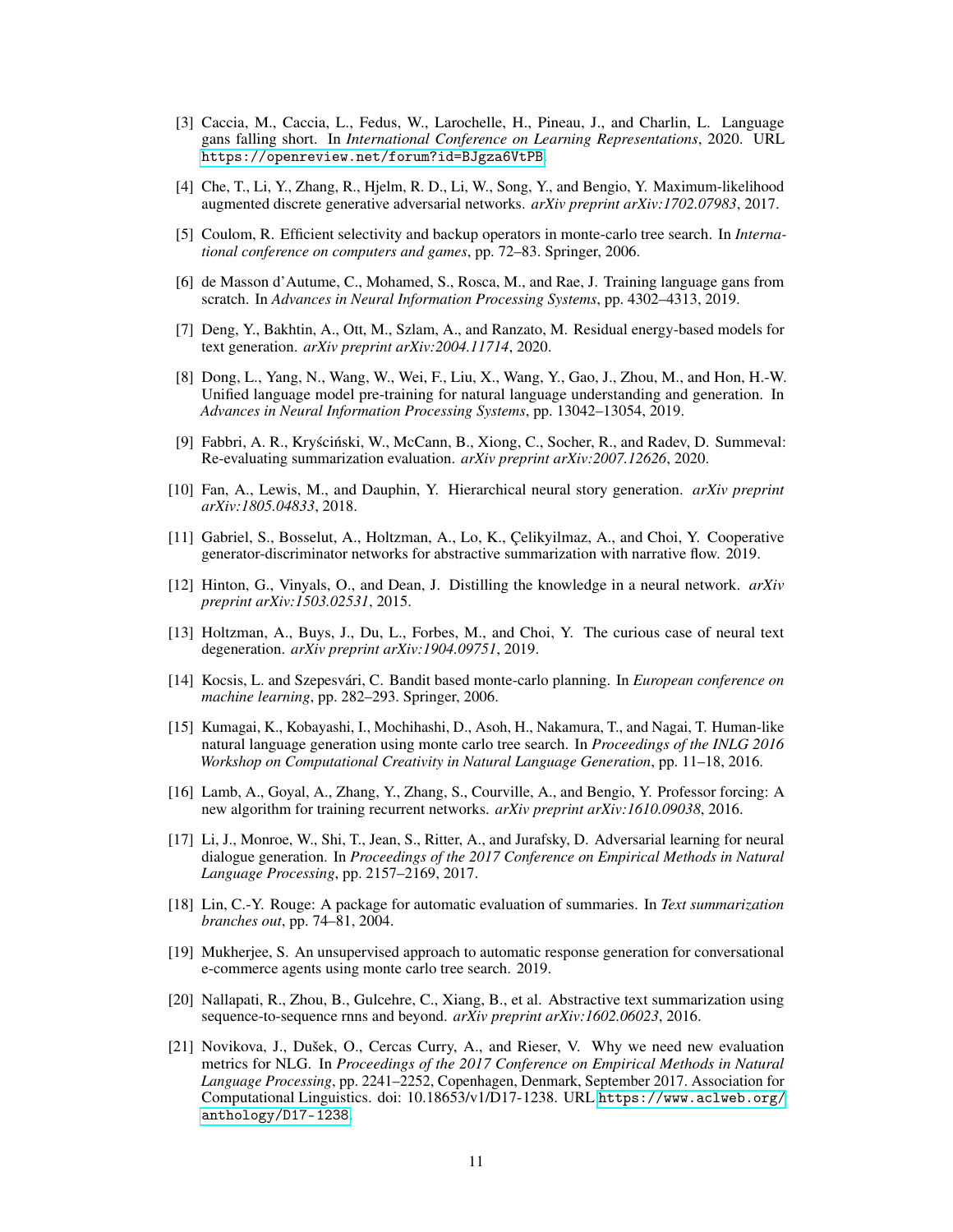- <span id="page-11-15"></span>[22] Papineni, K., Roukos, S., Ward, T., and Zhu, W.-J. Bleu: a method for automatic evaluation of machine translation. In *Proceedings of the 40th annual meeting on association for computational linguistics*, pp. 311–318. Association for Computational Linguistics, 2002.
- <span id="page-11-3"></span>[23] Paulus, R., Xiong, C., and Socher, R. A deep reinforced model for abstractive summarization. *arXiv preprint arXiv:1705.04304*, 2017.
- <span id="page-11-11"></span>[24] Radford, A., Wu, J., Child, R., Luan, D., Amodei, D., and Sutskever, I. Language models are unsupervised multitask learners. *OpenAI Blog*, 1(8):9, 2019.
- <span id="page-11-14"></span>[25] Raffel, C., Shazeer, N., Roberts, A., Lee, K., Narang, S., Matena, M., Zhou, Y., Li, W., and Liu, P. J. Exploring the limits of transfer learning with a unified text-to-text transformer. *arXiv preprint arXiv:1910.10683*, 2019.
- <span id="page-11-13"></span>[26] Rajpurkar, P., Zhang, J., Lopyrev, K., and Liang, P. Squad: 100,000+ questions for machine comprehension of text. In *Proceedings of the 2016 Conference on Empirical Methods in Natural Language Processing*, pp. 2383–2392, 2016.
- <span id="page-11-1"></span>[27] Ranzato, M., Chopra, S., Auli, M., and Zaremba, W. Sequence level training with recurrent neural networks. *arXiv preprint arXiv:1511.06732*, 2015.
- <span id="page-11-12"></span>[28] Rosin, C. D. Multi-armed bandits with episode context. *Annals of Mathematics and Artificial Intelligence*, 61(3):203–230, 2011.
- <span id="page-11-9"></span>[29] Schrittwieser, J., Antonoglou, I., Hubert, T., Simonyan, K., Sifre, L., Schmitt, S., Guez, A., Lockhart, E., Hassabis, D., Graepel, T., et al. Mastering atari, go, chess and shogi by planning with a learned model. *Nature*, 588(7839):604–609, 2020.
- <span id="page-11-6"></span>[30] Scialom, T., Dray, P.-A., Lamprier, S., Piwowarski, B., and Staiano, J. Coldgans: Taming language gans with cautious sampling strategies. *Advances in Neural Information Processing Systems*, 2020.
- <span id="page-11-4"></span>[31] Scialom, T., Dray, P.-A., Lamprier, S., Piwowarski, B., and Staiano, J. Discriminative adversarial search for abstractive summarization. *arXiv preprint arXiv:2002.10375*, 2020.
- <span id="page-11-18"></span>[32] Scialom, T., Dray, P.-A., Gallinari, P., Lamprier, S., Piwowarski, B., Staiano, J., and Wang, A. Questeval: Summarization asks for fact-based evaluation. *arXiv preprint arXiv:2103.12693*, 2021.
- <span id="page-11-7"></span>[33] Scudder, H. Probability of error of some adaptive pattern-recognition machines. *IEEE Transactions on Information Theory*, 11(3):363–371, 1965.
- <span id="page-11-17"></span>[34] See, A., Liu, P. J., and Manning, C. D. Get to the point: Summarization with pointer-generator networks. *arXiv preprint arXiv:1704.04368*, 2017.
- <span id="page-11-5"></span>[35] Semeniuta, S., Severyn, A., and Gelly, S. On accurate evaluation of gans for language generation. *arXiv preprint arXiv:1806.04936*, 2018.
- <span id="page-11-10"></span>[36] Silver, D., Schrittwieser, J., Simonyan, K., Antonoglou, I., Huang, A., Guez, A., Hubert, T., Baker, L., Lai, M., Bolton, A., et al. Mastering the game of go without human knowledge. *nature*, 550(7676):354–359, 2017.
- <span id="page-11-0"></span>[37] Williams, R. J. and Zipser, D. A learning algorithm for continually running fully recurrent neural networks. *Neural computation*, 1(2):270–280, 1989.
- <span id="page-11-16"></span>[38] Wolf, T., Debut, L., Sanh, V., Chaumond, J., Delangue, C., Moi, A., Cistac, P., Rault, T., Louf, R., Funtowicz, M., et al. Huggingface's transformers: State-of-the-art natural language processing. *arXiv preprint arXiv:1910.03771*, 2019.
- <span id="page-11-2"></span>[39] Wu, Y., Schuster, M., Chen, Z., Le, Q. V., Norouzi, M., Macherey, W., Krikun, M., Cao, Y., Gao, Q., Macherey, K., et al. Google's neural machine translation system: Bridging the gap between human and machine translation. *arXiv preprint arXiv:1609.08144*, 2016.
- <span id="page-11-8"></span>[40] Yarowsky, D. Unsupervised word sense disambiguation rivaling supervised methods. In *33rd annual meeting of the association for computational linguistics*, pp. 189–196, 1995.